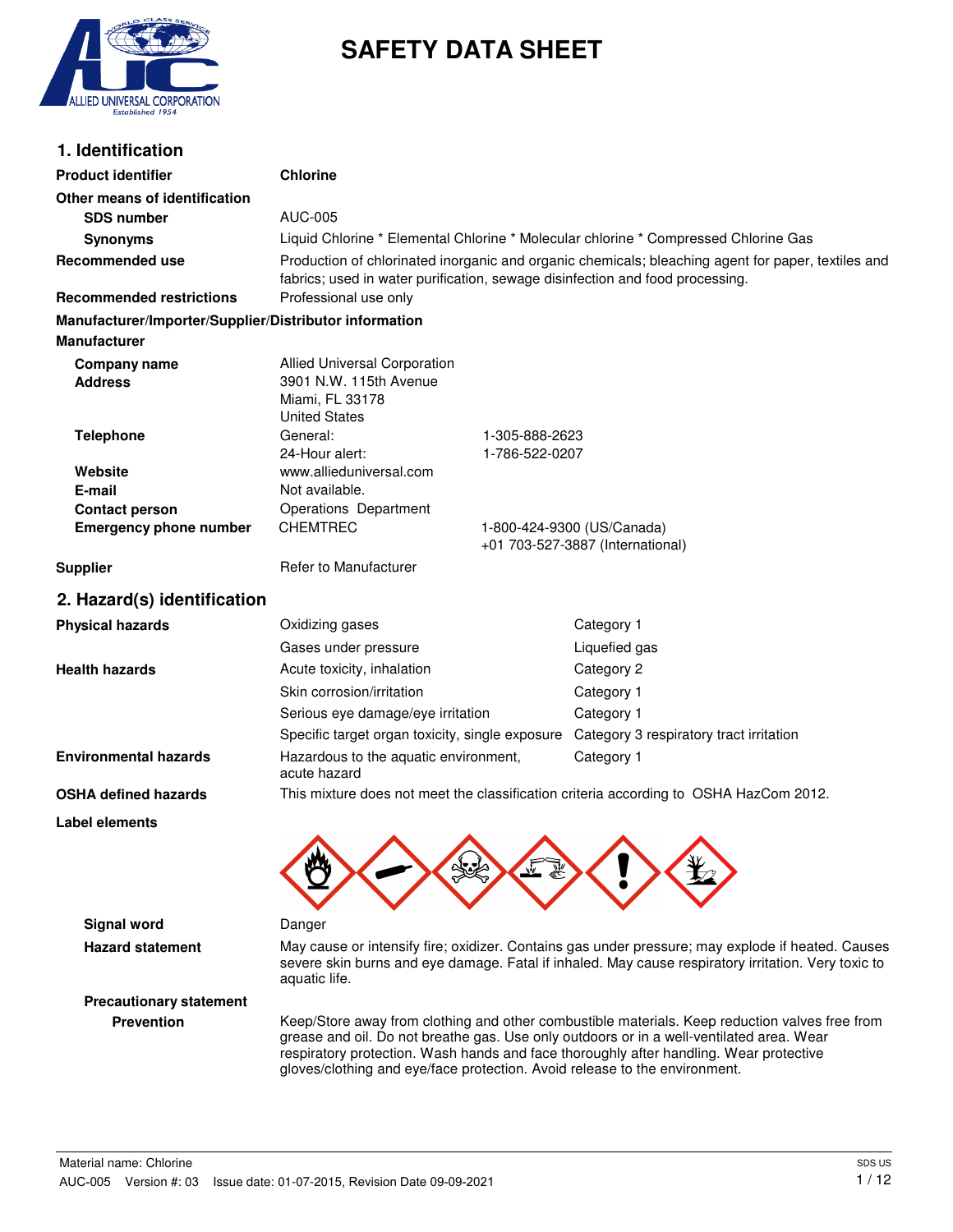| <b>Response</b>                              | Specific treatment is urgent (see this label). IF SWALLOWED: Rinse mouth. Do NOT induce<br>vomiting. IF ON SKIN (or hair): Take off immediately all contaminated clothing. Rinse skin with<br>water/shower. Wash contaminated clothing before reuse. IF INHALED: Remove person to fresh<br>air and keep comfortable for breathing. IF IN EYES: Rinse cautiously with water for several<br>minutes. Remove contact lenses, if present and easy to do. Continue rinsing. Immediately call a<br>POISON CENTER or doctor/physician.<br>In case of fire: Stop leak if safe to do so. Collect spillage.                                                                                                                                                                                                                    |
|----------------------------------------------|----------------------------------------------------------------------------------------------------------------------------------------------------------------------------------------------------------------------------------------------------------------------------------------------------------------------------------------------------------------------------------------------------------------------------------------------------------------------------------------------------------------------------------------------------------------------------------------------------------------------------------------------------------------------------------------------------------------------------------------------------------------------------------------------------------------------|
| <b>Storage</b>                               | Store in a well-ventilated place. Keep container tightly closed. Store locked up. Protect from<br>sunlight.                                                                                                                                                                                                                                                                                                                                                                                                                                                                                                                                                                                                                                                                                                          |
| <b>Disposal</b>                              | Dispose of contents/container in accordance with local/regional/national/international regulations.                                                                                                                                                                                                                                                                                                                                                                                                                                                                                                                                                                                                                                                                                                                  |
| Hazard(s) not otherwise<br>classified (HNOC) | No OSHA defined hazard classes. Other hazards which do not result in classification:<br>Toxic fumes, gases or vapors may evolve on burning. Chlorine is extremely corrosive to most<br>metals in the presence of moisture (> 150 ppm water and/or -40 degrees F dew point) or at high<br>temperatures. Combines with water to produce hydrochloric and hypochlorous acid. Severe,<br>short-term exposures may cause long-lasting respiratory effects, e.g. Reactive Airways<br>Dysfunction (RADS), due to the material's severe irritating properties. Contact with liquefied gas<br>might cause frostbites, in some cases with tissue damage. Direct contact with liquefied gas may<br>cause frostbite and corrosive injury to the eyes.                                                                            |
| <b>Supplemental information</b>              | Keep away from heat. Make sure valves on gas cylinders are fully opened when gas is used.<br>Open cylinder valve slowly to prevent rapid decompression and damage to valve seat. Use<br>smallest possible amounts in designated areas with adequate ventilation. Liquid chlorine lines<br>must have suitable expansion chambers between block valves due to high coefficient of<br>expansion. Shut flow off at cylinder valve and not just at the regulator after use. Use a suitable<br>hand truck to move cylinders; do not drag, roll, slide, or drop. Secure cylinders in an upright<br>position at all times, close all valves when not in use. Establish written emergency plan and<br>special training where chlorine is used. Regularly inspect and test piping and containers used for<br>chlorine service. |

## **3. Composition/information on ingredients**

#### **Substances**

| <b>Chemical name</b>  | Common name and synonyms                                                                                                                                                                                                                                                                                                                                                                                                                                                                                                                                  | <b>CAS number</b> | $\%$ |
|-----------------------|-----------------------------------------------------------------------------------------------------------------------------------------------------------------------------------------------------------------------------------------------------------------------------------------------------------------------------------------------------------------------------------------------------------------------------------------------------------------------------------------------------------------------------------------------------------|-------------------|------|
| Chlorine              | Liquid Chlorine<br><b>Elemental Chlorine</b><br>Molecular chlorine<br><b>Compressed Chlorine Gas</b>                                                                                                                                                                                                                                                                                                                                                                                                                                                      | 7782-50-5         | 99.5 |
| 4. First-aid measures |                                                                                                                                                                                                                                                                                                                                                                                                                                                                                                                                                           |                   |      |
| <b>Inhalation</b>     | Take proper precautions to ensure your own safety before attempting rescue (e.g. wear<br>appropriate protective equipment, use the buddy system).<br>IF INHALED: Remove person to fresh air and keep comfortable for breathing. If breathing is<br>difficult, trained personnel should give oxygen. If breathing stops, provide artificial respiration.<br>Induce artificial respiration with the aid of a pocket mask equipped with a one-way valve or other<br>proper respiratory medical device. Immediately call a POISON CENTER or doctor/physician. |                   |      |
| <b>Skin contact</b>   | IF ON SKIN (or hair): Take off immediately all contaminated clothing. Rinse skin with<br>water/shower. Do not rub area of contact. Gently remove clothing or jewelry. Carefully cut around<br>clothing that sticks to the skin. Wash contaminated clothing before reuse. Immediately call a<br>POISON CENTER or doctor/physician. Discard any shoes or clothing items that cannot be<br>decontaminated.                                                                                                                                                   |                   |      |
| Eye contact           | IF IN EYES: Rinse cautiously with water for several minutes. Remove contact lenses, if present<br>and easy to do. Continue rinsing. Take care not to rinse contaminated water into the unaffected<br>eye or onto the face. Do not rub eyes. Immediately call a POISON CENTER or doctor/physician.                                                                                                                                                                                                                                                         |                   |      |
| Ingestion             | Not an expected route of entry under normal conditions of use.<br>If ingestion of a large amount does occur, call a poison control center immediately. Do not induce<br>vomiting. Never give anything by mouth to a victim who is unconscious or is having convulsions.                                                                                                                                                                                                                                                                                   |                   |      |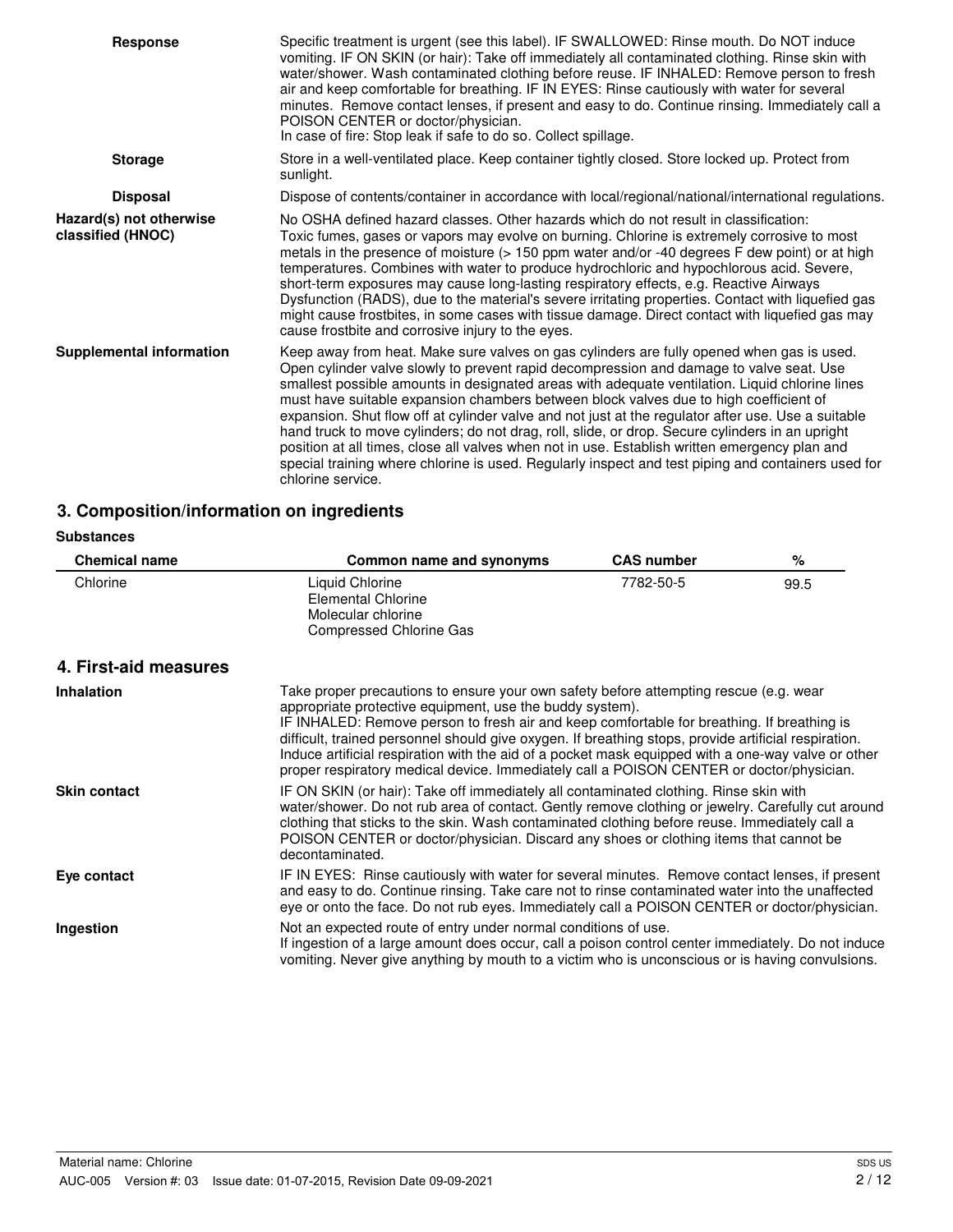| <b>Most important</b><br>symptoms/effects, acute and<br>delayed              | Fatal if inhaled. Immediately dangerous to life or health (IDLH) at 10 ppm. May cause severe<br>irritation to the nose, throat, and respiratory tract. Symptoms may include coughing, choking and<br>wheezing. Could also cause tightness in the chest, a blue discolouration of the skin (cyanosis),<br>severe headache, nausea, vomiting and fainting. Inhalation could result in pulmonary edema (fluid<br>accumulation). Symptoms of pulmonary edema (chest pain, shortness of breath) may be delayed.<br>May result in unconsciousness and possibly death. Severe, short-term exposures may cause<br>long-lasting respiratory effects, e.g. Reactive Airways Dysfunction (RADS), due to the material's<br>severe irritating properties. With this condition, asthma-like symptoms and increased reactivity of<br>the airways is experienced.<br>Direct skin contact may cause corrosive skin burns, deep ulcerations and possibly permanent<br>scarring. If product is sprayed directly on skin, symptoms of frostbite may be experienced including<br>numbness, prickling and itching.<br>Corrosive to the eyes and may cause severe damage including blindness. Symptoms may include<br>stinging, tearing, redness, swelling, and blurred vision. If product is sprayed directly into the eyes,<br>could cause freezing of the eye. |
|------------------------------------------------------------------------------|--------------------------------------------------------------------------------------------------------------------------------------------------------------------------------------------------------------------------------------------------------------------------------------------------------------------------------------------------------------------------------------------------------------------------------------------------------------------------------------------------------------------------------------------------------------------------------------------------------------------------------------------------------------------------------------------------------------------------------------------------------------------------------------------------------------------------------------------------------------------------------------------------------------------------------------------------------------------------------------------------------------------------------------------------------------------------------------------------------------------------------------------------------------------------------------------------------------------------------------------------------------------------------------------------------------------------------------------|
| Indication of immediate<br>medical attention and special<br>treatment needed | Immediate medical attention is required. Fatal if inhaled. Causes chemical burns. Symptoms may<br>be delayed. Keep victim under observation. Medical supervision for minimum 48 hours. Provide<br>general supportive measures and treat symptomatically.                                                                                                                                                                                                                                                                                                                                                                                                                                                                                                                                                                                                                                                                                                                                                                                                                                                                                                                                                                                                                                                                                   |
| <b>General information</b>                                                   | First-aid procedures should be reviewed by appropriate personnel familiar with chlorine and its<br>conditions of use in the workplace.<br>Ensure that medical personnel are aware of the material(s) involved, and take precautions to<br>protect themselves. Show this safety data sheet to the doctor in attendance.                                                                                                                                                                                                                                                                                                                                                                                                                                                                                                                                                                                                                                                                                                                                                                                                                                                                                                                                                                                                                     |
| 5. Fire-fighting measures                                                    |                                                                                                                                                                                                                                                                                                                                                                                                                                                                                                                                                                                                                                                                                                                                                                                                                                                                                                                                                                                                                                                                                                                                                                                                                                                                                                                                            |
| Suitable extinguishing media                                                 | Extinguishing media - small fires: Dry chemicals. Carbon dioxide (CO2).<br>Extinguishing media - large fires: Water Spray or Fog. Foam.                                                                                                                                                                                                                                                                                                                                                                                                                                                                                                                                                                                                                                                                                                                                                                                                                                                                                                                                                                                                                                                                                                                                                                                                    |
| Unsuitable extinguishing<br>media                                            | Use water with caution. May react with water. Do not use direct water spray or water jet as an<br>extinguisher, as this will spread the fire.                                                                                                                                                                                                                                                                                                                                                                                                                                                                                                                                                                                                                                                                                                                                                                                                                                                                                                                                                                                                                                                                                                                                                                                              |
| Specific hazards arising from<br>the chemical                                | Pressurized container may explode when exposed to heat or flame. May react to cause fire and or<br>explosion upon contact with many organic compounds, ammonia, hydrogen and with many metals<br>at elevated temperatures. Chlorine will support the burning of most combustible materials.<br>Combines with water to produce hydrochloric and hypochlorous acid. Liquefied chlorine can<br>accumulate static charge by flow or agitation, since it has a very low electrical conductivity.<br>Chlorine containers or cylinders may vent rapidly or rupture violently, if exposed to fire or<br>excessive heat for a sufficient period of time. Intense local heat (above 200 deg C) on the steel<br>walls of chlorine cylinders can cause an iron/chlorine fire resulting in rupture of the container.<br>Vapors are heavier than air and may spread along floors. Toxic fumes, gases or vapors may<br>evolve on burning.                                                                                                                                                                                                                                                                                                                                                                                                                 |
| Special protective equipment<br>and precautions for firefighters             | Firefighters should wear full protective clothing including self contained breathing apparatus.<br>Firefighters must use standard protective equipment including flame retardant coat, helmet with<br>face shield, gloves, rubber boots, and in enclosed spaces, SCBA. A full-body chemical resistant<br>suit should be worn.                                                                                                                                                                                                                                                                                                                                                                                                                                                                                                                                                                                                                                                                                                                                                                                                                                                                                                                                                                                                              |
| <b>Fire fighting</b><br>equipment/instructions                               | Fight fire from maximum distance or use unmanned hose holders or monitor nozzles. Move<br>containers from fire area if you can do so without risk. Remove combustible materials. Stop the<br>flow of gas before extinguishing fire, if safe to do so. Use water spray to direct escaping gas away<br>from workers if it is necessary to stop the flow of gas. Cool containers exposed to heat with water<br>spray and remove container, if no risk is involved. Stay away from ends of cylinders and withdraw<br>immediately in case of rising sounds or discolouration of containers. Do not allow run-off from fire<br>fighting to enter drains or water courses. Dike for water control.                                                                                                                                                                                                                                                                                                                                                                                                                                                                                                                                                                                                                                                |
| <b>Specific methods</b>                                                      | Use standard firefighting procedures and consider the hazards of other involved materials.                                                                                                                                                                                                                                                                                                                                                                                                                                                                                                                                                                                                                                                                                                                                                                                                                                                                                                                                                                                                                                                                                                                                                                                                                                                 |
| <b>General fire hazards</b>                                                  | The product itself does not burn. However, material is considered to be an oxidizing gas. Supporter<br>of combustion and can intensify a fire.                                                                                                                                                                                                                                                                                                                                                                                                                                                                                                                                                                                                                                                                                                                                                                                                                                                                                                                                                                                                                                                                                                                                                                                             |
| <b>Hazardous combustion</b><br>products                                      | Toxic chemicals are formed when combustible materials burn in chlorine. These may include<br>corrosive hydrogen chloride gas and other chlorine compounds.                                                                                                                                                                                                                                                                                                                                                                                                                                                                                                                                                                                                                                                                                                                                                                                                                                                                                                                                                                                                                                                                                                                                                                                 |
| 6. Accidental release measures                                               |                                                                                                                                                                                                                                                                                                                                                                                                                                                                                                                                                                                                                                                                                                                                                                                                                                                                                                                                                                                                                                                                                                                                                                                                                                                                                                                                            |
|                                                                              | Restrict access to area until completion of clean-up Keep unpecessary personnel away Keep                                                                                                                                                                                                                                                                                                                                                                                                                                                                                                                                                                                                                                                                                                                                                                                                                                                                                                                                                                                                                                                                                                                                                                                                                                                  |

| <b>Personal precautions,</b><br>protective equipment and<br>emergency procedures | Restrict access to area until completion of clean-up. Keep unnecessary personnel away. Keep<br>people away from and upwind of spill/leak. Consider initial downwind evacuation for at least 500<br>meters (1/3 mile). Ensure clean-up is conducted by trained personnel only. Ventilate closed<br>spaces before entering them. Many gases are heavier than air and will spread along ground and<br>collect in low or confined areas (sewers, basements, tanks). Eliminate all ignition sources (no<br>smoking, flares, sparks, or flames in immediate area). Do not touch damaged containers or spilled |
|----------------------------------------------------------------------------------|---------------------------------------------------------------------------------------------------------------------------------------------------------------------------------------------------------------------------------------------------------------------------------------------------------------------------------------------------------------------------------------------------------------------------------------------------------------------------------------------------------------------------------------------------------------------------------------------------------|
|                                                                                  | material unless wearing appropriate protective clothing. Wear appropriate protective equipment<br>and clothing during clean-up. For personal protection, see section 8 of the SDS.                                                                                                                                                                                                                                                                                                                                                                                                                      |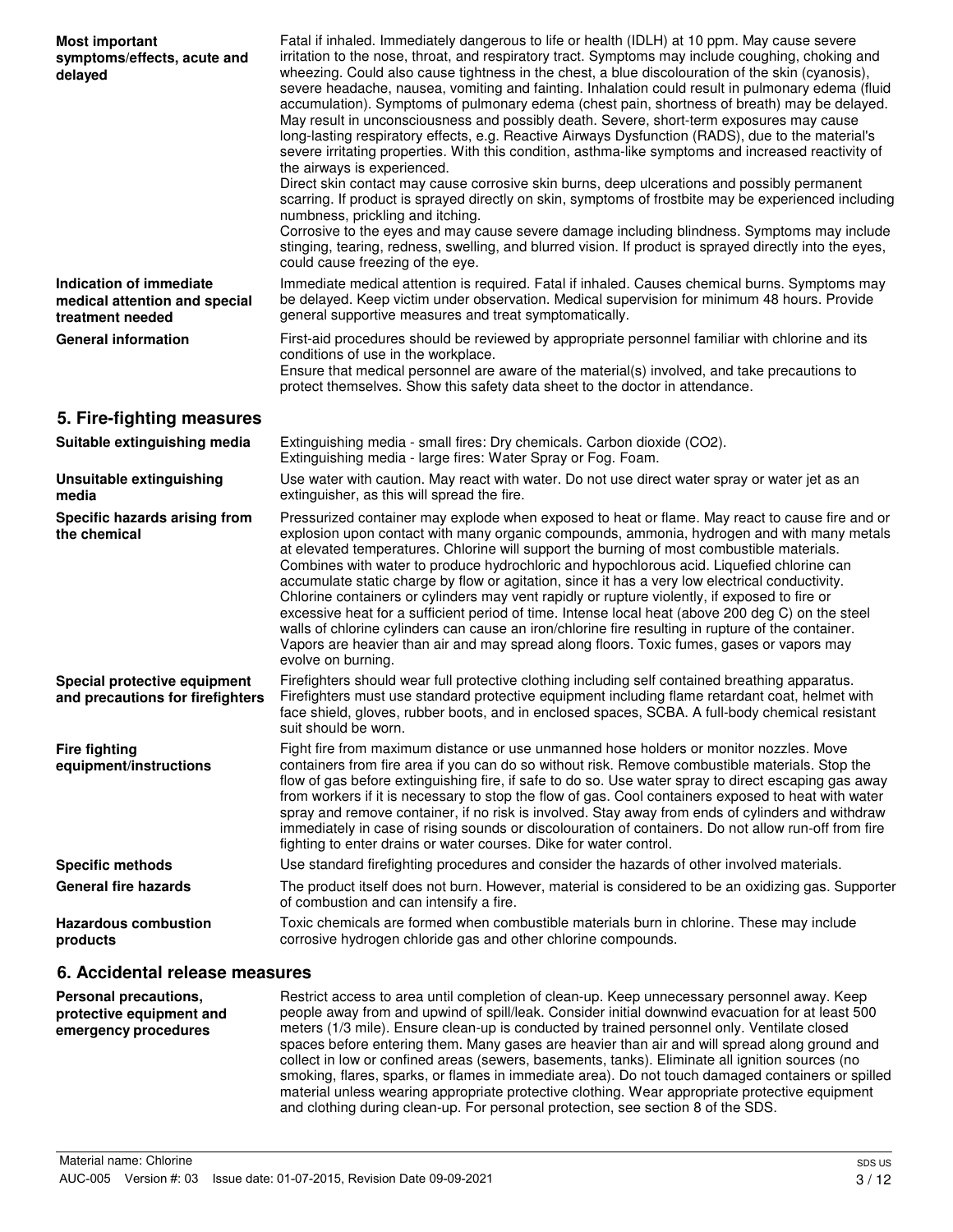| <b>Methods and materials for</b><br>containment and cleaning up | Stop the flow of material, if this is without risk. Use only non-sparking tools. Keep combustibles<br>(wood, paper, oil, etc.) away from spilled material. Remove or isolate incompatible materials as<br>well as other hazardous materials. Do not spray leak with water since a reaction producing<br>corrosive hypochlorous and hydrochloric acids occurs, which can aggravate the leak.                                                                                                                                                                                                                                                                                                                                                                                                                                                                                                                                                                                                       |
|-----------------------------------------------------------------|---------------------------------------------------------------------------------------------------------------------------------------------------------------------------------------------------------------------------------------------------------------------------------------------------------------------------------------------------------------------------------------------------------------------------------------------------------------------------------------------------------------------------------------------------------------------------------------------------------------------------------------------------------------------------------------------------------------------------------------------------------------------------------------------------------------------------------------------------------------------------------------------------------------------------------------------------------------------------------------------------|
|                                                                 | May be absorbed and neutralized into solutions of caustic soda, or lime and placed in<br>polypropylene, polyvinyl chloride, fibreglass or lead containers. Since hypochlorites are formed,<br>the solutions must be treated with a reducing agent such as sodium sulfite before disposal. Do not<br>immerse container in caustic solution.                                                                                                                                                                                                                                                                                                                                                                                                                                                                                                                                                                                                                                                        |
|                                                                 | Large Spills: Large uncontrollable leaks require environmental considerations and possible<br>evacuation of the surrounding area. When possible draw off chlorine to process or disposal system                                                                                                                                                                                                                                                                                                                                                                                                                                                                                                                                                                                                                                                                                                                                                                                                   |
|                                                                 | Contact the proper local authorities.                                                                                                                                                                                                                                                                                                                                                                                                                                                                                                                                                                                                                                                                                                                                                                                                                                                                                                                                                             |
|                                                                 | For waste disposal, see section 13 of the SDS.                                                                                                                                                                                                                                                                                                                                                                                                                                                                                                                                                                                                                                                                                                                                                                                                                                                                                                                                                    |
| <b>Environmental precautions</b>                                | Avoid release to the environment. Prevent entry into waterways, sewer, basements or confined<br>areas. Contact local authorities in case of spillage to drain/aquatic environment.                                                                                                                                                                                                                                                                                                                                                                                                                                                                                                                                                                                                                                                                                                                                                                                                                |
| 7. Handling and storage                                         |                                                                                                                                                                                                                                                                                                                                                                                                                                                                                                                                                                                                                                                                                                                                                                                                                                                                                                                                                                                                   |
| Precautions for safe handling                                   | Establish written emergency plan and special training where chlorine is used.                                                                                                                                                                                                                                                                                                                                                                                                                                                                                                                                                                                                                                                                                                                                                                                                                                                                                                                     |
|                                                                 | Use only outdoors or in a well-ventilated area. Wear respiratory protection. Wear protective<br>gloves/clothing and eye/face protection. See Section 8 of the SDS for Personal Protective<br>Equipment. Do not breathe gas. Avoid contact with eyes, skin, and clothing. Regularly inspect and<br>test piping and containers used for chlorine service. Liquid chlorine lines must have suitable<br>expansion chambers between block valves due to high coefficient of expansion. Keep away from<br>heat. Keep/Store away from clothing and other combustible materials. Keep reduction valves free<br>from grease and oil. Use only chlorine compatible lubricants. Use smallest possible amounts in<br>designated areas with adequate ventilation. Shut flow off at cylinder valve and not just at the<br>regulator after use. Use a suitable hand truck to move cylinders; do not drag, roll, slide, or drop.<br>Protect against physical damage. Wash hands after handling and before eating. |
| Conditions for safe storage,<br>including any incompatibilities | Store in steel pressure cylinders in a cool, dry area outdoors or in well-ventilated, detached or<br>segregated areas of non-combustible construction. Keep container tightly closed. Store locked up.<br>Protect from sunlight. Storage area should be clearly identified, clear of obstruction and accessible<br>only to trained and authorized personnel. Do not store near combustible materials. Wood and<br>other organic materials should not be used on floors, structural materials, or ventilation systems in<br>the storage area. Store away from incompatible materials (see Section 10 of the SDS). Secure<br>cylinders in an upright position at all times, close all valves when not in use. Use a "first in - first<br>out" inventory system to prevent full cylinders from being stored for excessive periods of time.<br>Store at temperatures not exceeding 55°C (131°F). For the specified temperature the system<br>pressure is 225 psig (1551 kPa).                         |
|                                                                 |                                                                                                                                                                                                                                                                                                                                                                                                                                                                                                                                                                                                                                                                                                                                                                                                                                                                                                                                                                                                   |

## **8. Exposure controls/personal protection**

| <b>Occupational exposure limits</b><br><b>Material</b> | US. OSHA Table Z-1 Limits for Air Contaminants (29 CFR 1910.1000)<br><b>Type</b> | Value                          |  |
|--------------------------------------------------------|----------------------------------------------------------------------------------|--------------------------------|--|
| Chlorine (CAS 7782-50-5)                               | Ceiling                                                                          | 3 mg/m <sup>3</sup><br>1 ppm   |  |
| <b>US. ACGIH Threshold Limit Values</b>                |                                                                                  |                                |  |
| <b>Material</b>                                        | <b>Type</b>                                                                      | Value                          |  |
| Chlorine (CAS 7782-50-5)                               | STEL                                                                             | 0.4 ppm/0.29 mg/m <sup>3</sup> |  |
|                                                        | TWA                                                                              | 0.1 ppm/1.16 mg/m <sup>3</sup> |  |
| US. NIOSH: Pocket Guide to Chemical Hazards            |                                                                                  |                                |  |
| <b>Material</b>                                        | Type                                                                             | Value                          |  |
| Chlorine (CAS 7782-50-5)                               | Ceiling                                                                          | 1.45 mg/m <sup>3</sup>         |  |
|                                                        |                                                                                  | $0.5$ ppm                      |  |
| <b>Biological limit values</b>                         | No biological exposure limits noted for the ingredient(s).                       |                                |  |
| <b>Exposure quidelines</b>                             | The NIOSH IDLH concentration for Chlorine is 10 ppm.                             |                                |  |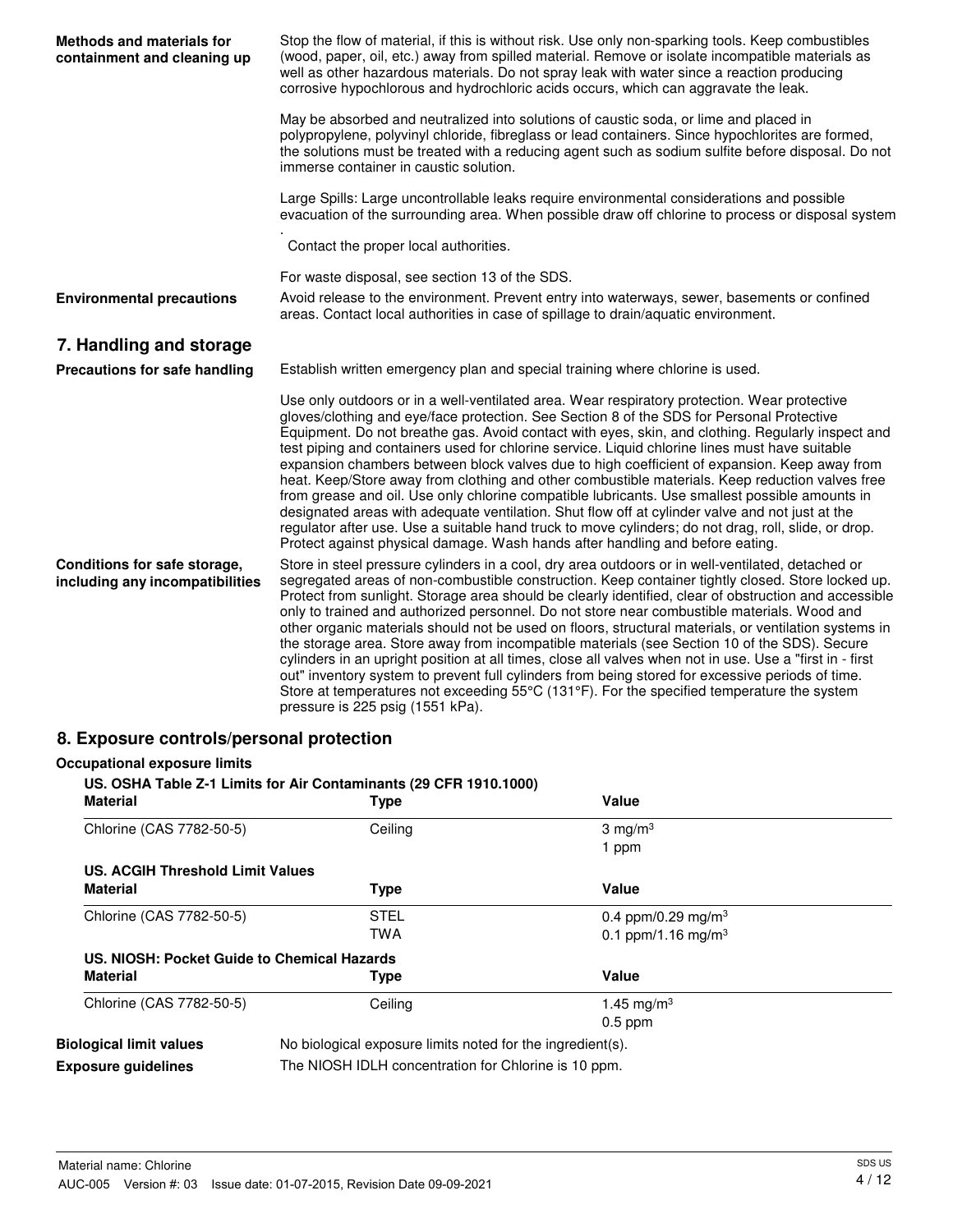| Appropriate engineering<br>controls      | Ensure adequate ventilation, especially in confined areas. Good general ventilation (typically 10 air<br>changes per hour) should be used. Ventilation rates should be matched to conditions. If<br>applicable, use process enclosures, local exhaust ventilation, or other engineering controls to<br>maintain airborne levels below recommended exposure limits. If exposure limits have not been<br>established, maintain airborne levels to an acceptable level. In case of insufficient ventilation, wear<br>suitable respiratory equipment.                                                                                                                                                                                                                                                                                                                                                                                                                                              |
|------------------------------------------|------------------------------------------------------------------------------------------------------------------------------------------------------------------------------------------------------------------------------------------------------------------------------------------------------------------------------------------------------------------------------------------------------------------------------------------------------------------------------------------------------------------------------------------------------------------------------------------------------------------------------------------------------------------------------------------------------------------------------------------------------------------------------------------------------------------------------------------------------------------------------------------------------------------------------------------------------------------------------------------------|
|                                          | Individual protection measures, such as personal protective equipment                                                                                                                                                                                                                                                                                                                                                                                                                                                                                                                                                                                                                                                                                                                                                                                                                                                                                                                          |
| Eye/face protection                      | Wear eye/face protection. Chemical goggles are recommended. Wear a full-face respirator, if<br>needed. A full face shield may also be necessary.<br>Eye wash fountains are required.                                                                                                                                                                                                                                                                                                                                                                                                                                                                                                                                                                                                                                                                                                                                                                                                           |
| <b>Skin protection</b>                   |                                                                                                                                                                                                                                                                                                                                                                                                                                                                                                                                                                                                                                                                                                                                                                                                                                                                                                                                                                                                |
| <b>Hand protection</b>                   | Wear appropriate chemical-resistant gloves. Advice should be sought from glove suppliers.                                                                                                                                                                                                                                                                                                                                                                                                                                                                                                                                                                                                                                                                                                                                                                                                                                                                                                      |
| <b>Other</b>                             | Wear appropriate chemical-resistant clothing. Where contact is likely, wear chemical-resistant<br>gloves, a chemical suit and rubber boots.<br>Eye wash facilities and emergency shower must be available when handling this product.                                                                                                                                                                                                                                                                                                                                                                                                                                                                                                                                                                                                                                                                                                                                                          |
| <b>Respiratory protection</b>            | Up to 5 ppm: A NIOSH/MSHA approved air-purifying respirator with the appropriate chemical<br>cartridges or a positive-pressure, air-supplied respirator may be used to reduce exposure.<br>Up to 10 ppm: A SAR (supplied air respirator) operated in a continuous flow mode or powered air<br>purifying respirator with cartridge(s); a full facepiece chemical cartridge respirator with cartridge(s);<br>a gas mask with canister; a full facepiece SCBA (self contained breathing apparatus); or a full<br>facepiece SAR may be used to reduce exposure.<br>EMERGENCY OR PLANNED ENTRY INTO UNKNOWN CONCENTRATIONS OR IDLH<br>CONDITIONS: Positive pressure, full-facepiece SCBA; or positive pressure, full-facepiece SAR<br>with an auxiliary positive pressure SCBA.<br>Respirators should be selected based on the form and concentration of contaminants in air, and in<br>accordance with OSHA (29 CFR 1910.134).<br>Advice should be sought from respiratory protection specialists. |
| <b>Thermal hazards</b>                   | Wear appropriate thermal protective clothing, when necessary.                                                                                                                                                                                                                                                                                                                                                                                                                                                                                                                                                                                                                                                                                                                                                                                                                                                                                                                                  |
| <b>General hygiene</b><br>considerations | Do not breathe gas. Avoid contact with eyes, skin and clothing. Handle in accordance with good<br>industrial hygiene and safety practice. Do not eat, drink or smoke when using the product. Wash<br>hands before breaks and immediately after handling the product. Remove soiled clothing and<br>wash it thoroughly before reuse. Inform laundry personnel of contaminant's hazards.                                                                                                                                                                                                                                                                                                                                                                                                                                                                                                                                                                                                         |

## **9. Physical and chemical properties**

| Appearance                                   |                                                               |
|----------------------------------------------|---------------------------------------------------------------|
| <b>Physical state</b>                        | Gas (or liquid under pressure).                               |
| Form                                         | Compressed liquefied gas.                                     |
| Color                                        | Amber color; vaporizes to greenish, yellow gas.               |
| Odor                                         | Pungent suffocating odor                                      |
| <b>Odor threshold</b>                        | $0.02 - 3.4$ ppm (detection)                                  |
| рH                                           | Not applicable (reacts with water to form an acidic solution) |
| Melting point/freezing point                 | $-149.8$ °F ( $-101$ °C)                                      |
| Initial boiling point and boiling            | -30.28 °F (-34.6 °C)                                          |
| range                                        |                                                               |
| <b>Flash point</b>                           | Not Applicable                                                |
| <b>Evaporation rate</b>                      | Not Applicable. Gas at normal temperatures.                   |
| <b>Flammability (solid, gas)</b>             | The product is not flammable.                                 |
| Upper/lower flammability or explosive limits |                                                               |
| <b>Flammability limit - lower</b><br>(%)     | Not Applicable                                                |
| <b>Flammability limit - upper</b><br>(%)     | Not Applicable                                                |
| Explosive limit - lower (%)                  | Not available.                                                |
| Explosive limit - upper (%)                  | Not available.                                                |
| Vapor pressure                               | 638.4 kPa @ 20°C (68°F)<br>4788 mm Hg @ 20°C (68°F)           |
| <b>Vapor density</b>                         | 2.49 @ $0^{\circ}$ C (32 $^{\circ}$ F) (Air = 1)              |
| <b>Relative density</b>                      | 3.21 kg/m <sup>3</sup> @ 0°C (32°F)                           |

Material name: Chlorine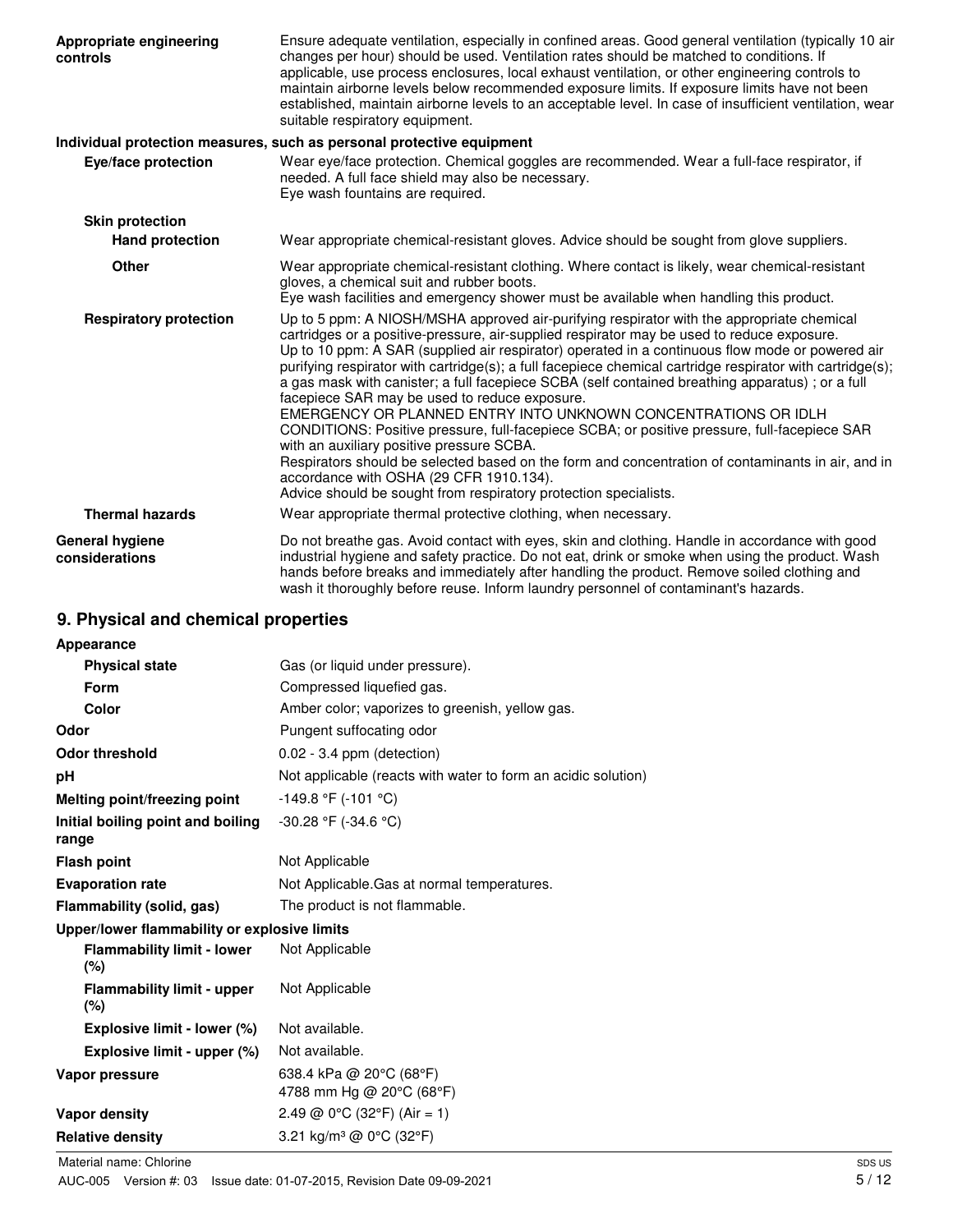| Solubility(ies)                                   |                                                                                                                                                                                                                                                                                                                                                                                                                                                                                                                                                                                                                                                                                                                                                                                                                                                                                                          |
|---------------------------------------------------|----------------------------------------------------------------------------------------------------------------------------------------------------------------------------------------------------------------------------------------------------------------------------------------------------------------------------------------------------------------------------------------------------------------------------------------------------------------------------------------------------------------------------------------------------------------------------------------------------------------------------------------------------------------------------------------------------------------------------------------------------------------------------------------------------------------------------------------------------------------------------------------------------------|
| <b>Solubility (water)</b>                         | 6.3 mg/l (Slightly soluble)                                                                                                                                                                                                                                                                                                                                                                                                                                                                                                                                                                                                                                                                                                                                                                                                                                                                              |
| Solubility (other)                                | Soluble in dimethylformamide, disulfur dichloride, benzene, chloroform, carbon tetrachloride,<br>hexachlorobutadiene, tetrachloroethane, pentachloroethane, chlorobenzene, nitrobenzene, glacial<br>acetic acid (99.84%) and other chlorides                                                                                                                                                                                                                                                                                                                                                                                                                                                                                                                                                                                                                                                             |
| <b>Partition coefficient</b><br>(n-octanol/water) | Not applicable (gas)                                                                                                                                                                                                                                                                                                                                                                                                                                                                                                                                                                                                                                                                                                                                                                                                                                                                                     |
| <b>Auto-ignition temperature</b>                  | Not available.                                                                                                                                                                                                                                                                                                                                                                                                                                                                                                                                                                                                                                                                                                                                                                                                                                                                                           |
| <b>Decomposition temperature</b>                  | Not available.                                                                                                                                                                                                                                                                                                                                                                                                                                                                                                                                                                                                                                                                                                                                                                                                                                                                                           |
| <b>Viscosity</b>                                  | Not available.                                                                                                                                                                                                                                                                                                                                                                                                                                                                                                                                                                                                                                                                                                                                                                                                                                                                                           |
| <b>Viscosity temperature</b>                      | Not Applicable (Gas)                                                                                                                                                                                                                                                                                                                                                                                                                                                                                                                                                                                                                                                                                                                                                                                                                                                                                     |
| <b>Other information</b>                          |                                                                                                                                                                                                                                                                                                                                                                                                                                                                                                                                                                                                                                                                                                                                                                                                                                                                                                          |
| <b>Critical temperature</b>                       | 290.75 °F (143.75 °C)                                                                                                                                                                                                                                                                                                                                                                                                                                                                                                                                                                                                                                                                                                                                                                                                                                                                                    |
| <b>Explosive properties</b>                       | Not explosive.                                                                                                                                                                                                                                                                                                                                                                                                                                                                                                                                                                                                                                                                                                                                                                                                                                                                                           |
| Molecular weight                                  | 70.91                                                                                                                                                                                                                                                                                                                                                                                                                                                                                                                                                                                                                                                                                                                                                                                                                                                                                                    |
| <b>Oxidizing properties</b>                       | Strong oxidizing agent because of its electron-transfer capabilities. Supporter of combustion and<br>can intensify a fire. Note, that Chlorine does not yield oxygen or any other oxidizing substance.                                                                                                                                                                                                                                                                                                                                                                                                                                                                                                                                                                                                                                                                                                   |
| <b>Specific gravity</b>                           | 0.003 @ 0°C (32°F)                                                                                                                                                                                                                                                                                                                                                                                                                                                                                                                                                                                                                                                                                                                                                                                                                                                                                       |
| 10. Stability and reactivity                      |                                                                                                                                                                                                                                                                                                                                                                                                                                                                                                                                                                                                                                                                                                                                                                                                                                                                                                          |
| Reactivity                                        | Combines with water to produce hydrochloric and hypochlorous acid. These acids can decompose<br>to hydrochloric acid and oxygen. Contact with combustible material may cause fire.                                                                                                                                                                                                                                                                                                                                                                                                                                                                                                                                                                                                                                                                                                                       |
| <b>Chemical stability</b>                         | Material is stable under normal conditions.                                                                                                                                                                                                                                                                                                                                                                                                                                                                                                                                                                                                                                                                                                                                                                                                                                                              |
| <b>Possibility of hazardous</b><br>reactions      | Hazardous polymerization does not occur. Chlorine is extremely corrosive to most metals in the<br>presence of moisture (> 150 ppm water and/or -40 degrees F dew point) or at high temperatures.<br>Will support or initiate combustion or explosion of organic matter and other oxidizable material.<br>Note, that Chlorine does not yield oxygen or any other oxidizing substance. Liquid or gaseous<br>chlorine can react violently with many combustible materials, and other chemicals, including water.<br>Metal halides, carbon, finely divided metals and sulfides can accelerate the rate of chlorine<br>reactions. Chlorine reacts with carbon monoxide to produce toxic phosgene, and sulfur dioxide to<br>produce sulfuryl chloride. Intense local heat (above 200 deg C) on the steel walls of chlorine<br>cylinders can cause an iron/chlorine fire resulting in rupture of the container. |
| <b>Conditions to avoid</b>                        | Keep away from combustible materials. Avoid contact with incompatible materials. Keep away<br>from heat. Do not use in areas without adequate ventilation.                                                                                                                                                                                                                                                                                                                                                                                                                                                                                                                                                                                                                                                                                                                                               |
| Incompatible materials                            | Tin; Metals; Sulfides; Titanium. Reacts with most metals at high temperatures. Reacts with water<br>to produce hydrochloric aids, which are corrosive to most metals. Ammonia, elemental metals,<br>certain metal hydroxides, carbides, nitrides, oxides, phosphides and sulfides, easily oxidized<br>materials, organic materials, reducing agents, alkalis and unstable and reactive compounds.                                                                                                                                                                                                                                                                                                                                                                                                                                                                                                        |
| <b>Hazardous decomposition</b><br>products        | Hydrogen chloride gas. Hydrochloric acid. Hypochlorous acid.                                                                                                                                                                                                                                                                                                                                                                                                                                                                                                                                                                                                                                                                                                                                                                                                                                             |

## **11. Toxicological information**

#### **Information on likely routes of exposure**

| <b>Inhalation</b>   | Very toxic by inhalation. Fatal if inhaled.<br>May cause severe irritation to the nose, throat, and respiratory tract.                                      |
|---------------------|-------------------------------------------------------------------------------------------------------------------------------------------------------------|
| <b>Skin contact</b> | Causes skin burns.<br>Contact with liquefied gas might cause frostbites, in some cases with tissue damage.<br>Not expected to be absorbed through the skin. |
| Eye contact         | Causes severe eye burns.<br>If product is sprayed directly into the eyes, could cause freezing of the eye.                                                  |
| Ingestion           | Not an expected route of entry under normal conditions of use.                                                                                              |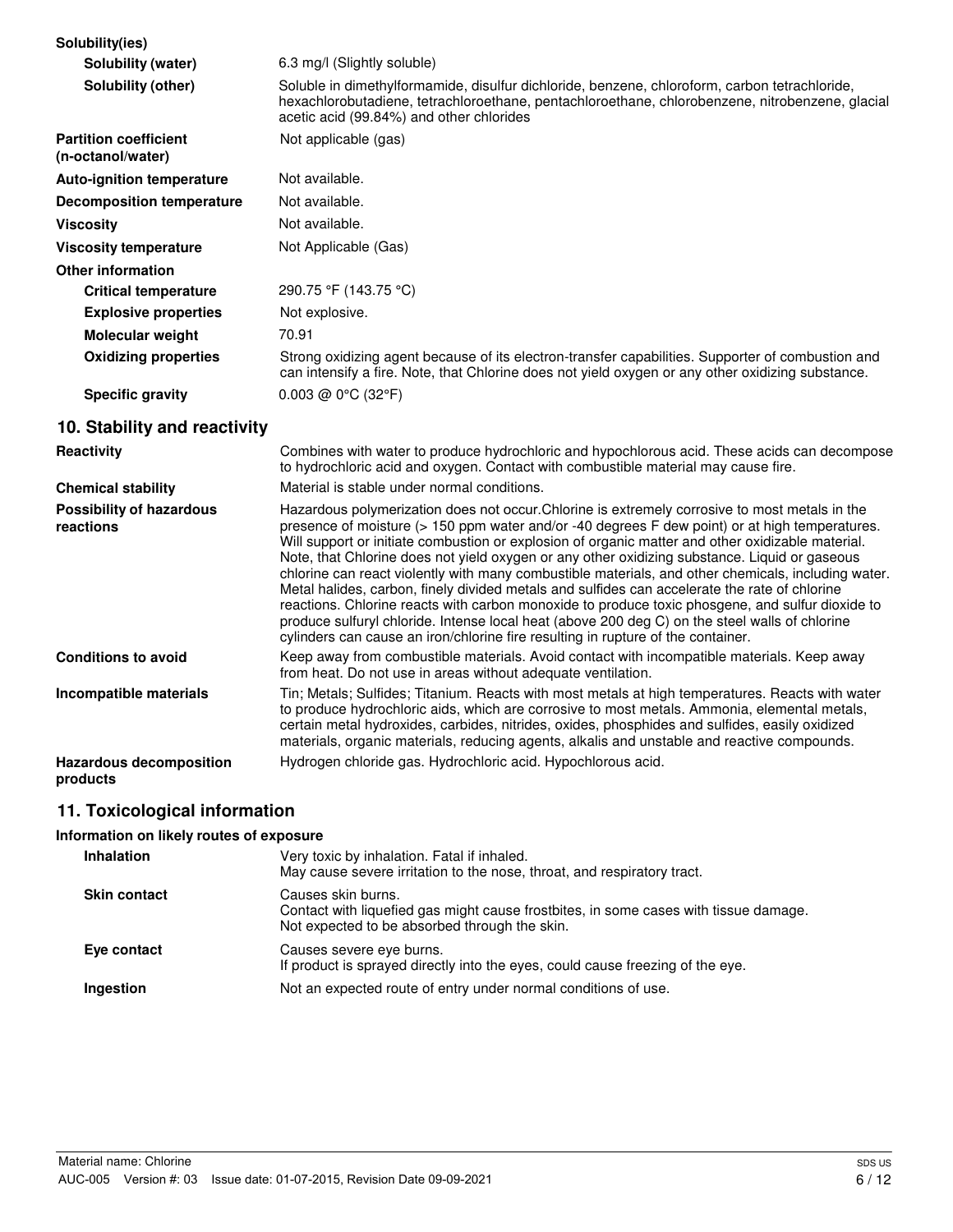| <b>Most important</b><br>symptoms/effects, acute and<br>delayed | Fatal if inhaled. Immediately dangerous to life or health (IDLH) at 10 ppm. May cause severe<br>irritation to the nose, throat, and respiratory tract. Symptoms may include coughing, choking and<br>wheezing. Could also cause tightness in the chest, a blue discolouration of the skin (cyanosis),<br>severe headache, nausea, vomiting and fainting. Inhalation could result in pulmonary edema (fluid<br>accumulation). Symptoms of pulmonary edema (chest pain, shortness of breath) may be delayed.<br>May result in unconsciousness and possibly death. Severe, short-term exposures may cause<br>long-lasting respiratory effects, e.g. Reactive Airways Dysfunction (RADS), due to the material's<br>severe irritating properties. With this condition, asthma-like symptoms and increased reactivity of<br>the airways is experienced.<br>Direct skin contact may cause corrosive skin burns, deep ulcerations and possibly permanent<br>scarring. If product is sprayed directly on skin, symptoms of frostbite may be experienced including<br>numbness, prickling and itching. |
|-----------------------------------------------------------------|----------------------------------------------------------------------------------------------------------------------------------------------------------------------------------------------------------------------------------------------------------------------------------------------------------------------------------------------------------------------------------------------------------------------------------------------------------------------------------------------------------------------------------------------------------------------------------------------------------------------------------------------------------------------------------------------------------------------------------------------------------------------------------------------------------------------------------------------------------------------------------------------------------------------------------------------------------------------------------------------------------------------------------------------------------------------------------------------|
|                                                                 | Corrosive to the eyes and may cause severe damage including blindness. Symptoms may include<br>stinging, tearing, redness, swelling, and blurred vision. If product is sprayed directly into the eyes,<br>could cause freezing of the eye.                                                                                                                                                                                                                                                                                                                                                                                                                                                                                                                                                                                                                                                                                                                                                                                                                                                   |

#### **Information on toxicological effects**

**Acute toxicity Hazardous by OSHA criteria. Classification:** Acute Toxicity (inhalation - gas) - Category 2. Fatal if inhaled.

|                                                       | See below for individual ingredient acute toxicity data.                                                                                                                                                                                                                                                                                                                                                                      |                        |  |
|-------------------------------------------------------|-------------------------------------------------------------------------------------------------------------------------------------------------------------------------------------------------------------------------------------------------------------------------------------------------------------------------------------------------------------------------------------------------------------------------------|------------------------|--|
| <b>Product</b>                                        | <b>Species</b>                                                                                                                                                                                                                                                                                                                                                                                                                | <b>Test Results</b>    |  |
| Chlorine (CAS 7782-50-5)                              |                                                                                                                                                                                                                                                                                                                                                                                                                               |                        |  |
| Acute                                                 |                                                                                                                                                                                                                                                                                                                                                                                                                               |                        |  |
| Dermal                                                |                                                                                                                                                                                                                                                                                                                                                                                                                               |                        |  |
| LD50                                                  | Rabbit                                                                                                                                                                                                                                                                                                                                                                                                                        | No data in literature. |  |
| Inhalation                                            |                                                                                                                                                                                                                                                                                                                                                                                                                               |                        |  |
| <b>LC50</b>                                           | Rat                                                                                                                                                                                                                                                                                                                                                                                                                           | 147 ppm, 4 Hours       |  |
| Oral                                                  |                                                                                                                                                                                                                                                                                                                                                                                                                               |                        |  |
| LD50                                                  | Rat                                                                                                                                                                                                                                                                                                                                                                                                                           | No data in literature. |  |
| <b>Skin corrosion/irritation</b>                      | Hazardous by OSHA criteria. Classification:<br>Skin corrosion/irritation - Category 1. Causes severe skin burns.                                                                                                                                                                                                                                                                                                              |                        |  |
| Serious eye damage/eye<br><i>irritation</i>           | Hazardous by OSHA criteria. Classification:<br>Serious eye damage/eye irritation - Category 1. Causes serious eye damage.                                                                                                                                                                                                                                                                                                     |                        |  |
| Respiratory or skin sensitization                     |                                                                                                                                                                                                                                                                                                                                                                                                                               |                        |  |
| <b>Respiratory sensitization</b>                      | This product is not expected to cause respiratory sensitization.                                                                                                                                                                                                                                                                                                                                                              |                        |  |
| <b>Skin sensitizer</b>                                | This product is not expected to cause skin sensitization.                                                                                                                                                                                                                                                                                                                                                                     |                        |  |
| <b>Germ cell mutagenicity</b>                         | Not expected to be mutagenic.                                                                                                                                                                                                                                                                                                                                                                                                 |                        |  |
| Carcinogenicity                                       | This product is not considered to be a carcinogen by IARC, ACGIH, NTP, or OSHA. See below for<br>ingredients present on regulatory lists.                                                                                                                                                                                                                                                                                     |                        |  |
|                                                       | OSHA Specifically Regulated Substances (29 CFR 1910.1001-1050)                                                                                                                                                                                                                                                                                                                                                                |                        |  |
| Not listed.                                           |                                                                                                                                                                                                                                                                                                                                                                                                                               |                        |  |
| <b>Reproductive toxicity</b>                          | This product is not expected to cause reproductive or developmental effects.                                                                                                                                                                                                                                                                                                                                                  |                        |  |
| Specific target organ toxicity -<br>single exposure   | Hazardous by OSHA criteria. Classification:<br>Specific Target Organ Toxicity (STOT), Single Exposure. Category 3. May cause respiratory<br>irritation.                                                                                                                                                                                                                                                                       |                        |  |
| Specific target organ toxicity -<br>repeated exposure | Not expected to be hazardous by OSHA criteria.                                                                                                                                                                                                                                                                                                                                                                                |                        |  |
| <b>Aspiration toxicity</b>                            | Not likely, due to the form of the product. Not expected to be an aspiration hazard.                                                                                                                                                                                                                                                                                                                                          |                        |  |
| <b>Chronic effects</b>                                | Prolonged or repeated exposure to low concentrations may cause drying and cracking of the skin,<br>respiratory effects, gum disorders and painless destruction of teeth<br>Limited occupational studies with long-term exposure to low concentrations, have not shown<br>significant respiratory effects.<br>Long-term animal studies confirm that chlorine is a severe irritant to the upper and lower<br>respiratory tract. |                        |  |

## **12. Ecological information**

**Ecotoxicity** Very toxic to aquatic life. See below for individual ingredient ecotoxicity data.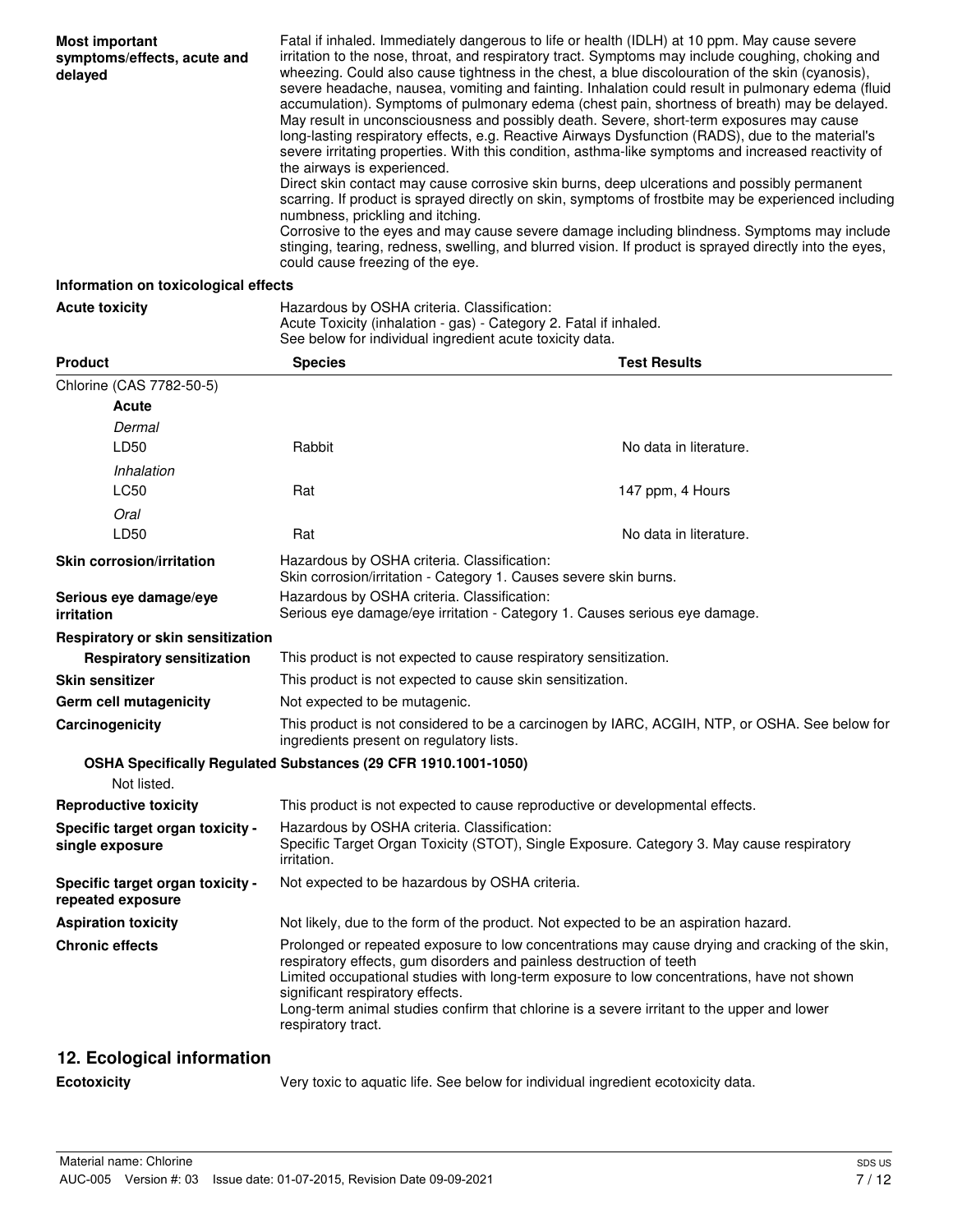| <b>Product</b>                           |                                                                                                                                                                                                                        | <b>Species</b>                                          | <b>Test Results</b>                                    |  |
|------------------------------------------|------------------------------------------------------------------------------------------------------------------------------------------------------------------------------------------------------------------------|---------------------------------------------------------|--------------------------------------------------------|--|
| Chlorine (CAS 7782-50-5)                 |                                                                                                                                                                                                                        |                                                         |                                                        |  |
| <b>Aquatic</b>                           |                                                                                                                                                                                                                        |                                                         |                                                        |  |
| Acute                                    |                                                                                                                                                                                                                        |                                                         |                                                        |  |
| Crustacea                                | EC50                                                                                                                                                                                                                   | Water flea (Daphnia magna)                              | 0.005 mg/l, 48 hours (mg Free Available<br>Chlorine/L) |  |
| Fish                                     | <b>LC50</b>                                                                                                                                                                                                            | Rainbow trout, donaldson trout<br>(Oncorhynchus mykiss) | 0.014 mg/l, 96 hours                                   |  |
| Persistence and degradability            | Free chlorine is consumed upon contact with living tissues making measurement of biodegradation<br>impossible and unnecessary.                                                                                         |                                                         |                                                        |  |
| <b>Bioaccumulative potential</b>         | Not expected to be bio accumulative.                                                                                                                                                                                   |                                                         |                                                        |  |
| <b>Mobility in soil</b>                  | The product itself has not been tested.                                                                                                                                                                                |                                                         |                                                        |  |
| Other adverse effects                    | No other adverse environmental effects (e.g. ozone depletion, photochemical ozone creation<br>potential, endocrine disruption, global warming potential) are expected from this component.                             |                                                         |                                                        |  |
| 13. Disposal considerations              |                                                                                                                                                                                                                        |                                                         |                                                        |  |
| <b>Disposal instructions</b>             | Collect and reclaim or dispose in sealed containers at licensed waste disposal site. Dispose of<br>contents/container in accordance with local/regional/national/international regulations.                            |                                                         |                                                        |  |
| Local disposal regulations               | Dispose in accordance with all applicable regulations.                                                                                                                                                                 |                                                         |                                                        |  |
| Hazardous waste code                     | The waste code should be assigned in discussion between the user, the producer and the waste<br>disposal company.                                                                                                      |                                                         |                                                        |  |
| Waste from residues / unused<br>products | Dispose of in accordance with local regulations. Empty containers or liners may retain some<br>product residues. This material and its container must be disposed of in a safe manner (see:<br>Disposal instructions). |                                                         |                                                        |  |

**Contaminated packaging** Empty containers should be taken to an approved waste handling site for recycling or disposal. Since emptied containers may retain product residue, follow label warnings even after container is emptied.

## **14. Transport information**

| <b>DOT</b>                        |                                                                                                                                                                 |
|-----------------------------------|-----------------------------------------------------------------------------------------------------------------------------------------------------------------|
| <b>UN number</b>                  | <b>UN1017</b>                                                                                                                                                   |
| UN proper shipping name           | Chlorine (CHLORINE)                                                                                                                                             |
| <b>Transport hazard class(es)</b> |                                                                                                                                                                 |
| Class                             | 2.3                                                                                                                                                             |
| <b>Subsidiary risk</b>            | 5.1, 8                                                                                                                                                          |
| Label(s)                          | 2.3, 5.1, 8                                                                                                                                                     |
| Packing group                     | Not applicable.                                                                                                                                                 |
| <b>Environmental hazards</b>      |                                                                                                                                                                 |
| <b>Marine pollutant</b>           | Yes                                                                                                                                                             |
|                                   | Special precautions for user Read safety instructions, SDS and emergency procedures before handling.<br>US CERCLA Reportable Quantity (RQ): 10 lbs / 4.54 kg    |
| <b>Special provisions</b>         | 2, B9, B14, N86, T50, TP19                                                                                                                                      |
| <b>Packaging exceptions</b>       | None                                                                                                                                                            |
| Packaging non bulk                | 304                                                                                                                                                             |
| Packaging bulk                    | 314, 315                                                                                                                                                        |
| <b>IATA</b>                       |                                                                                                                                                                 |
| <b>UN number</b>                  | <b>UN1017</b>                                                                                                                                                   |
| UN proper shipping name           | Chlorine                                                                                                                                                        |
| <b>Transport hazard class(es)</b> |                                                                                                                                                                 |
| <b>Class</b>                      | 2.3                                                                                                                                                             |
| <b>Subsidiary risk</b>            | 5.1, 8                                                                                                                                                          |
| Packing group                     | Not applicable.                                                                                                                                                 |
| <b>Environmental hazards</b>      | Yes                                                                                                                                                             |
| <b>ERG Code</b>                   | 2CP                                                                                                                                                             |
|                                   | Special precautions for user Read safety instructions, SDS and emergency procedures before handling.<br>Refer to Special Provision A2 for shipping information. |
| <b>Other information</b>          |                                                                                                                                                                 |
| Passenger and cargo<br>aircraft   | Forbidden                                                                                                                                                       |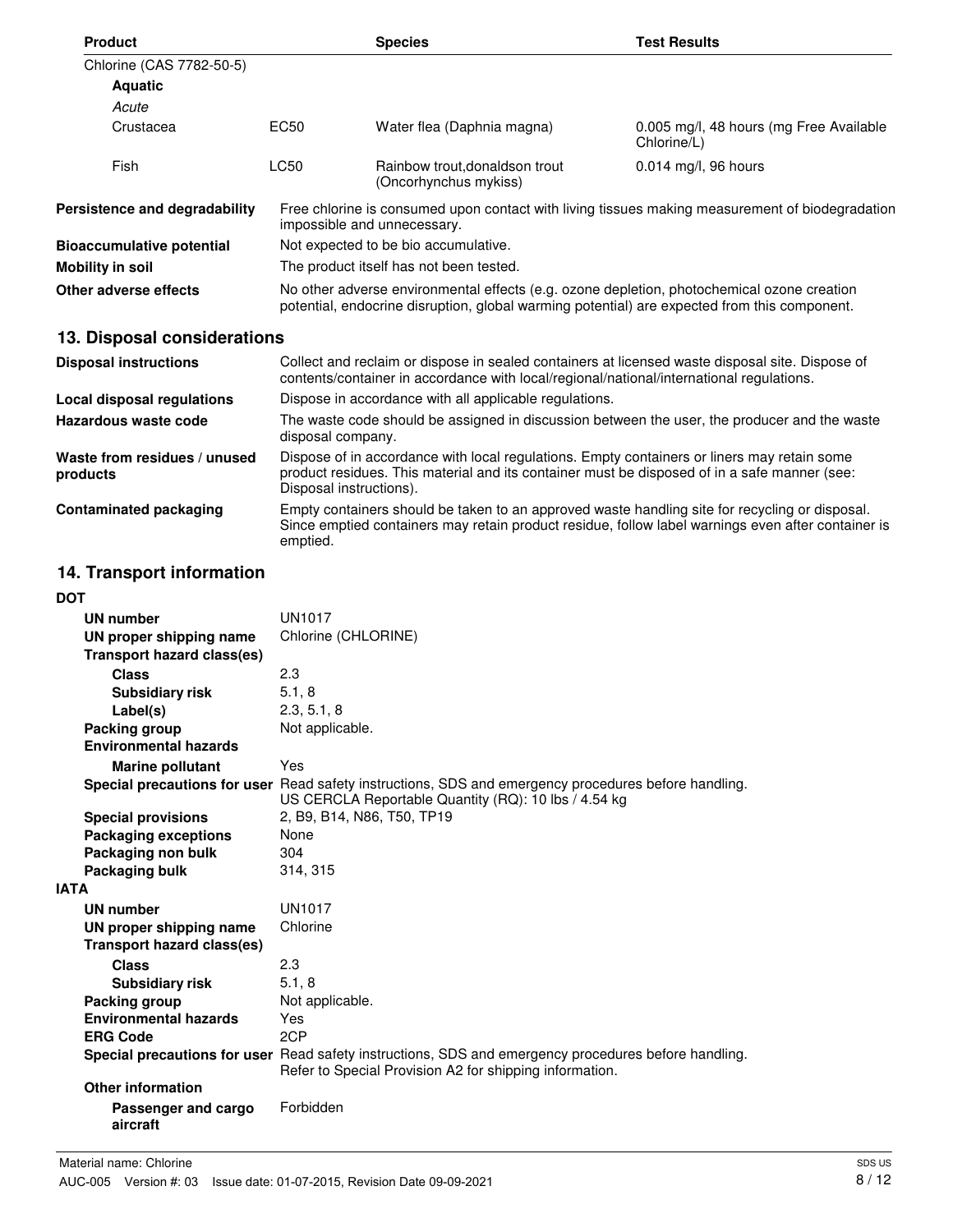

## **TSCA Section 12(b) Export Notification (40 CFR 707, Subpt. D)**

Not regulated.

#### **CERCLA Hazardous Substance List (40 CFR 302.4)**

Chlorine (CAS 7782-50-5) Listed.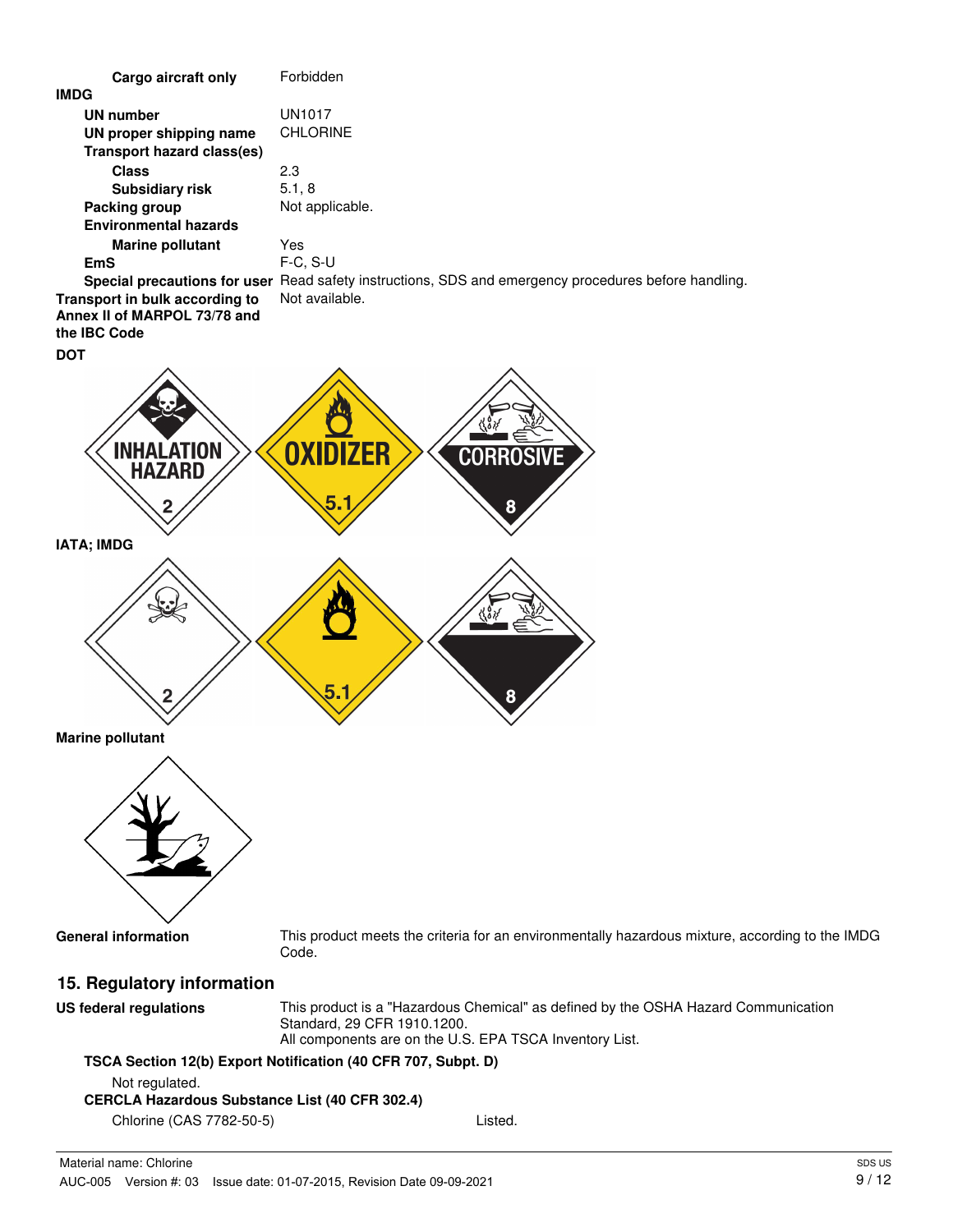| <b>SARA 304 Emergency release notification</b>                                                                   |                                                    |                                     |                                                            |                                                                                                                          |                                                       |
|------------------------------------------------------------------------------------------------------------------|----------------------------------------------------|-------------------------------------|------------------------------------------------------------|--------------------------------------------------------------------------------------------------------------------------|-------------------------------------------------------|
| Chlorine (CAS 7782-50-5)                                                                                         |                                                    |                                     | <b>10 LBS</b>                                              |                                                                                                                          |                                                       |
| OSHA Specifically Regulated Substances (29 CFR 1910.1001-1050)<br>Not listed.                                    |                                                    |                                     |                                                            |                                                                                                                          |                                                       |
| Superfund Amendments and Reauthorization Act of 1986 (SARA)                                                      |                                                    |                                     |                                                            |                                                                                                                          |                                                       |
| <b>Hazard categories</b>                                                                                         | <b>Acute Toxicity</b><br>Skin Damage<br>Eye Damage | Oxidizing Gases, Gas under pressure | Specific Target Organ Toxicity, single exposure            |                                                                                                                          |                                                       |
| <b>SARA 302 Extremely hazardous substance</b>                                                                    |                                                    |                                     |                                                            |                                                                                                                          |                                                       |
| <b>Chemical name</b>                                                                                             | <b>CAS number</b>                                  | Reportable<br>quantity              | <b>Threshold</b><br>planning quantity                      | <b>Threshold</b><br>planning quantity,<br>lower value                                                                    | <b>Threshold</b><br>planning quantity,<br>upper value |
| Chlorine                                                                                                         | 7782-50-5                                          | 10                                  | 100 lbs                                                    |                                                                                                                          |                                                       |
| SARA 311/312 Hazardous<br>chemical                                                                               | Yes                                                |                                     |                                                            |                                                                                                                          |                                                       |
| SARA 313 (TRI reporting)<br><b>Chemical name</b>                                                                 |                                                    |                                     | <b>CAS number</b>                                          | % by wt.                                                                                                                 |                                                       |
| Chlorine                                                                                                         |                                                    |                                     | 7782-50-5                                                  | 99.5                                                                                                                     |                                                       |
| Chlorine (CAS 7782-50-5)<br>Clean Air Act (CAA) Section 112(r) Accidental Release Prevention (40 CFR 68.130)     |                                                    |                                     |                                                            |                                                                                                                          |                                                       |
| Chlorine (CAS 7782-50-5)<br><b>Clean Water Act (CWA)</b>                                                         |                                                    | Hazardous substance                 |                                                            |                                                                                                                          |                                                       |
|                                                                                                                  |                                                    | Yes                                 |                                                            |                                                                                                                          |                                                       |
| <b>US FIFRA Registered Pesticide</b><br><b>Safe Drinking Water Act</b><br>(SDWA)                                 | 4 mg/l<br>$4.0$ mg/l                               |                                     |                                                            |                                                                                                                          |                                                       |
|                                                                                                                  |                                                    |                                     |                                                            |                                                                                                                          |                                                       |
| US. California Controlled Substances. CA Department of Justice (California Health and Safety Code Section 11100) |                                                    |                                     |                                                            |                                                                                                                          |                                                       |
| Not listed.<br>US. Massachusetts RTK - Substance List                                                            |                                                    |                                     |                                                            |                                                                                                                          |                                                       |
| Chlorine (CAS 7782-50-5)<br>US. New Jersey Worker and Community Right-to-Know Act                                |                                                    |                                     |                                                            |                                                                                                                          |                                                       |
| Chlorine (CAS 7782-50-5)<br>US. Pennsylvania Worker and Community Right-to-Know Law                              |                                                    |                                     |                                                            |                                                                                                                          |                                                       |
| Chlorine (CAS 7782-50-5)<br><b>US. Rhode Island RTK</b>                                                          |                                                    |                                     |                                                            |                                                                                                                          |                                                       |
| Chlorine (CAS 7782-50-5)                                                                                         |                                                    |                                     |                                                            |                                                                                                                          |                                                       |
| US. California Proposition 65<br>any chemicals currently listed as carcinogens or reproductive toxins.           |                                                    |                                     |                                                            | California Safe Drinking Water and Toxic Enforcement Act of 1986 (Proposition 65): This material is not known to contain |                                                       |
|                                                                                                                  |                                                    |                                     |                                                            |                                                                                                                          |                                                       |
| Country(s) or region                                                                                             | Inventory name                                     |                                     |                                                            |                                                                                                                          | On inventory (yes/no)*                                |
| Australia                                                                                                        |                                                    |                                     | Australian Inventory of Chemical Substances (AICS)         |                                                                                                                          | Yes                                                   |
| Canada                                                                                                           |                                                    | Domestic Substances List (DSL)      |                                                            |                                                                                                                          | Yes                                                   |
| Canada                                                                                                           |                                                    | Non-Domestic Substances List (NDSL) |                                                            |                                                                                                                          | No.                                                   |
| China                                                                                                            |                                                    |                                     | Inventory of Existing Chemical Substances in China (IECSC) |                                                                                                                          |                                                       |
| Europe                                                                                                           |                                                    | Substances (EINECS)                 | European Inventory of Existing Commercial Chemical         |                                                                                                                          | Yes<br>Yes                                            |
| Europe                                                                                                           |                                                    |                                     | European List of Notified Chemical Substances (ELINCS)     |                                                                                                                          | No.                                                   |
| US state regulations<br>International Inventories<br>Japan                                                       |                                                    |                                     | Inventory of Existing and New Chemical Substances (ENCS)   |                                                                                                                          | No                                                    |
| Korea                                                                                                            |                                                    | Existing Chemicals List (ECL)       |                                                            |                                                                                                                          | Yes                                                   |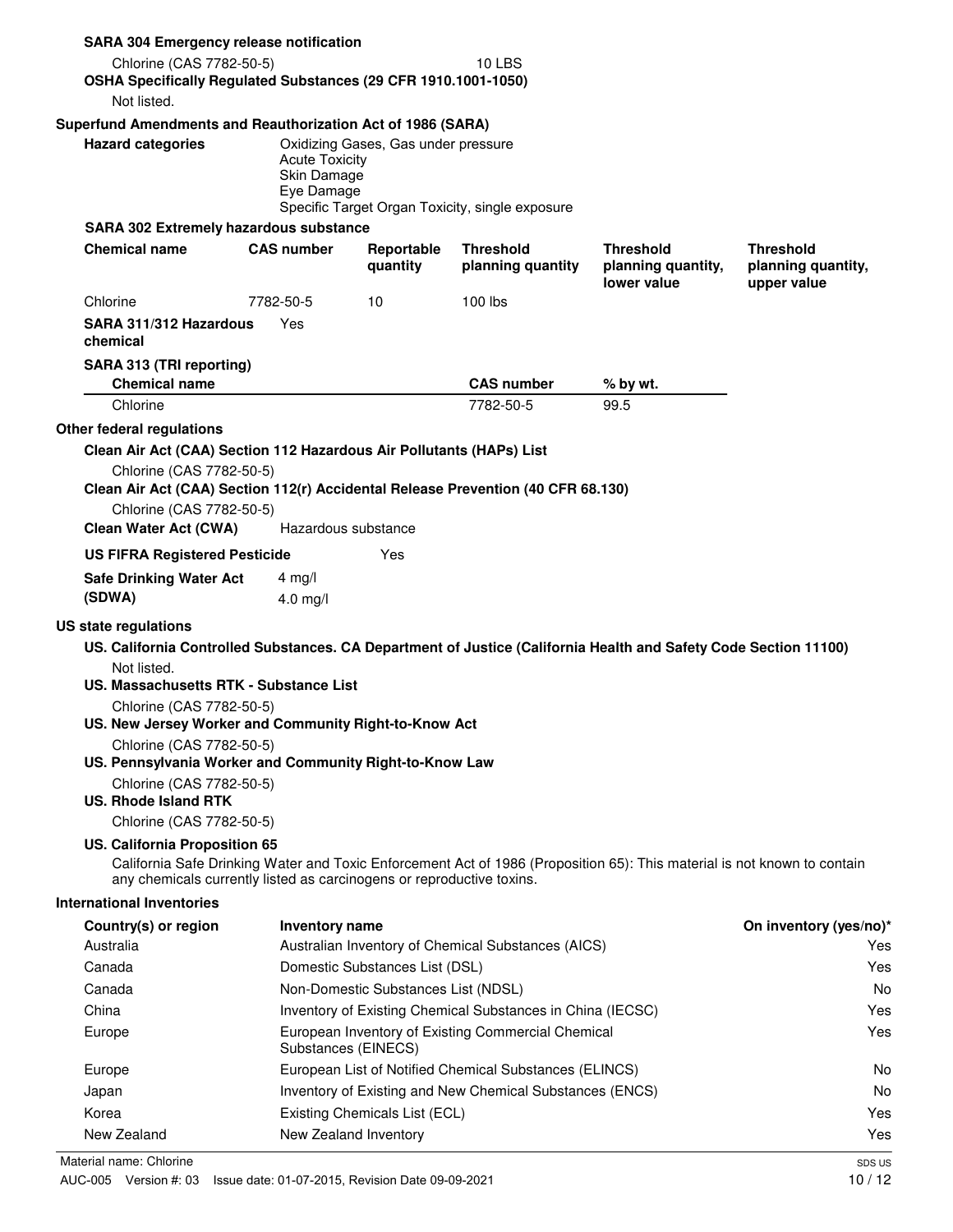| Country(s) or region | Inventory name                                                       | On inventory (yes/no)* |
|----------------------|----------------------------------------------------------------------|------------------------|
| Philippines          | Philippine Inventory of Chemicals and Chemical Substances<br>(PICCS) | Yes                    |

United States & Puerto Rico Toxic Substances Control Act (TSCA) Inventory Yes

\*A "Yes" indicates that all components of this product comply with the inventory requirements administered by the governing country(s) A "No" indicates that one or more components of the product are not listed or exempt from listing on the inventory administered by the governing country(s).

#### **16. Other information, including date of preparation or last revision**

| <b>Issue date</b>                                    | 01-07-2015                                                                                                                                                                                                                                                                                                                                                                                                                                                                                                                                                                                                                                                 | Revision date 09-09-2021                                                                                                                                                                                                                                                                                                                                                                                                                                                                                                                                                                                   |                                                                                                                                                                                       |  |
|------------------------------------------------------|------------------------------------------------------------------------------------------------------------------------------------------------------------------------------------------------------------------------------------------------------------------------------------------------------------------------------------------------------------------------------------------------------------------------------------------------------------------------------------------------------------------------------------------------------------------------------------------------------------------------------------------------------------|------------------------------------------------------------------------------------------------------------------------------------------------------------------------------------------------------------------------------------------------------------------------------------------------------------------------------------------------------------------------------------------------------------------------------------------------------------------------------------------------------------------------------------------------------------------------------------------------------------|---------------------------------------------------------------------------------------------------------------------------------------------------------------------------------------|--|
| Version #                                            | 03                                                                                                                                                                                                                                                                                                                                                                                                                                                                                                                                                                                                                                                         |                                                                                                                                                                                                                                                                                                                                                                                                                                                                                                                                                                                                            |                                                                                                                                                                                       |  |
| <b>HMIS</b>                                          | H: 4 F: 0 R: 1                                                                                                                                                                                                                                                                                                                                                                                                                                                                                                                                                                                                                                             |                                                                                                                                                                                                                                                                                                                                                                                                                                                                                                                                                                                                            |                                                                                                                                                                                       |  |
| <b>NFPA</b>                                          | H: $4 F: 0 R: 0 Other: OX$                                                                                                                                                                                                                                                                                                                                                                                                                                                                                                                                                                                                                                 |                                                                                                                                                                                                                                                                                                                                                                                                                                                                                                                                                                                                            |                                                                                                                                                                                       |  |
| Certified to<br>NSF/ANSI 60<br>List of abbreviations |                                                                                                                                                                                                                                                                                                                                                                                                                                                                                                                                                                                                                                                            | Maximum use level for Chlorine in potable water is 30 mg/L.<br>ACGIH: American Conference of Governmental Industrial Hygienists<br><b>CAS: Chemical Abstract Services</b>                                                                                                                                                                                                                                                                                                                                                                                                                                  |                                                                                                                                                                                       |  |
|                                                      | CFR: Code of Federal Regulations<br>DOT: Department of Transportation<br>EPA: Environmental Protection Agency<br><b>ERG: Emergency Response Guidebook</b><br><b>IBC: Intermediate Bulk Container</b><br>LC: Lethal Concentration<br>LD: Lethal Dose<br>NOEC: No observable effect concentration<br>NTP: National Toxicology Program<br>OEL: National occupational exposure limits<br>PEL: Permissible exposure limit<br>RQ: Reportable Quantity<br>SAR: supplied-air respirator<br>SCBA: self-contained breathing apparatus<br>SDS: Safety Data Sheet<br>STEL: Short Term Exposure Limit<br>TWA: Time Weighted Average<br><b>UN: United Nations</b>        | EPCRA: Emergency Planning and Community Right-to-Know Act<br>HSDB® - Hazardous Substances Data Bank<br>IARC: International Agency for Research on Cancer<br>IATA: International Air Transport Association<br>IDLH: immediately dangerous to life or health<br>IMDG: International Maritime Dangerous Goods<br>NIOSH: National Institute of Occupational Safety and Health<br>OECD: Organization for Economic Cooperation and Development<br>OSHA: Occupational Safety and Health Administration<br>RCRA: Resource Conservation and Recovery Act<br>RTECS: Registry of Toxic Effects of Chemical Substances | CERCLA: Comprehensive Environmental Response, Compensation and Liability Act of 1980                                                                                                  |  |
| <b>Disclaimer</b>                                    | http://www.thecompliancecenter.com                                                                                                                                                                                                                                                                                                                                                                                                                                                                                                                                                                                                                         | Prepared by: ICC The Compliance Center Inc. 1-888-442-9628                                                                                                                                                                                                                                                                                                                                                                                                                                                                                                                                                 |                                                                                                                                                                                       |  |
|                                                      | Disclaimer<br>This Safety Data Sheet was prepared by ICC The Compliance Center Inc. using information<br>provided by / obtained from Allied Universal Corporation and CCOHS' Web Information Service.<br>The information in the Safety Data Sheet is offered for your consideration and guidance when<br>exposed to this product. ICC The Compliance Center Inc. and Allied Universal Corporation<br>expressly disclaim all expressed or implied warranties and assume no responsibilities for the<br>accuracy or completeness of the data contained herein. The data in this SDS does not apply to<br>use with any other product or in any other process. |                                                                                                                                                                                                                                                                                                                                                                                                                                                                                                                                                                                                            |                                                                                                                                                                                       |  |
|                                                      |                                                                                                                                                                                                                                                                                                                                                                                                                                                                                                                                                                                                                                                            |                                                                                                                                                                                                                                                                                                                                                                                                                                                                                                                                                                                                            | This Safety Data Sheet may not be changed, or altered in any way without the expressed<br>knowledge and permission of ICC The Compliance Center Inc. and Allied Universal Corporation |  |